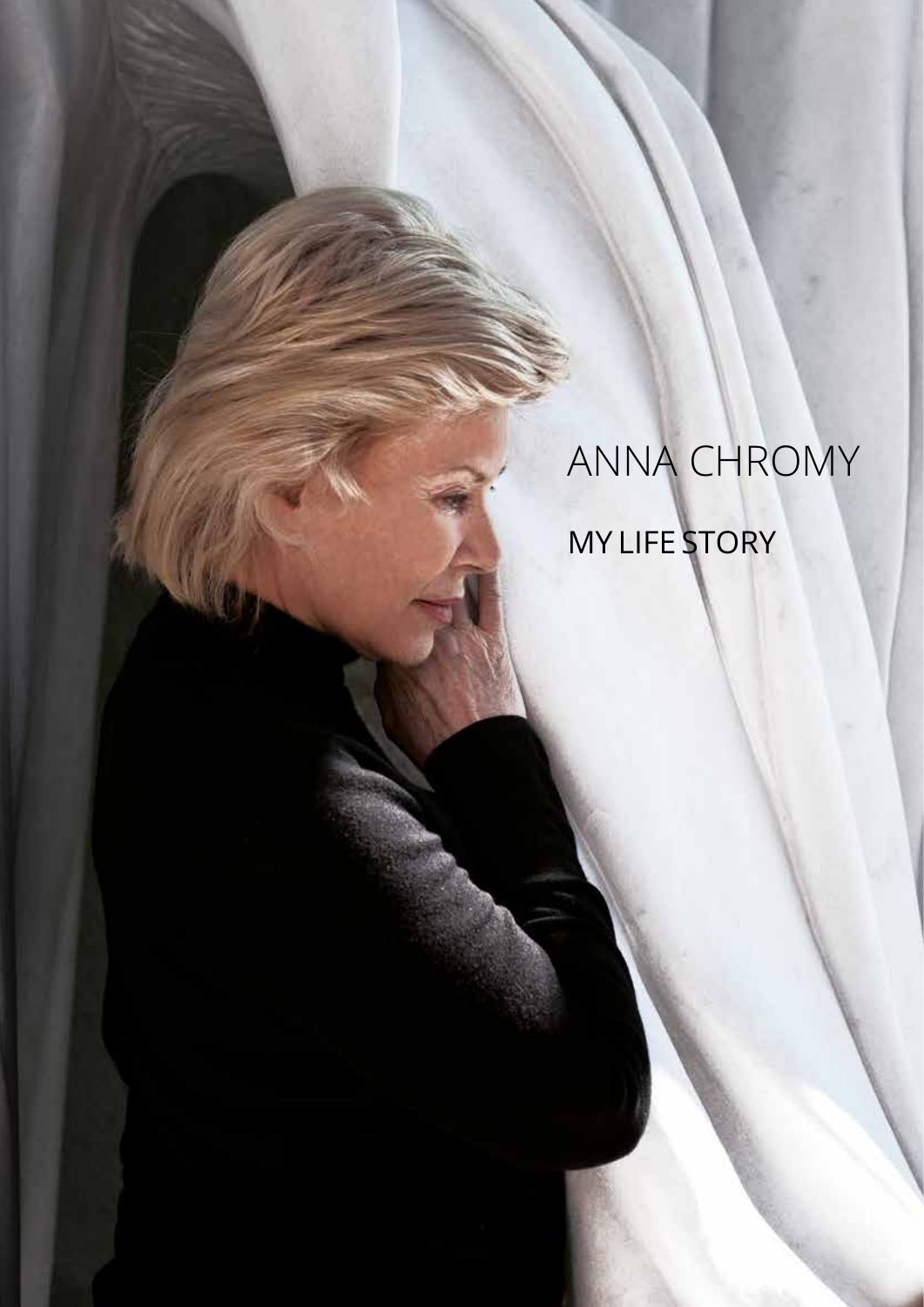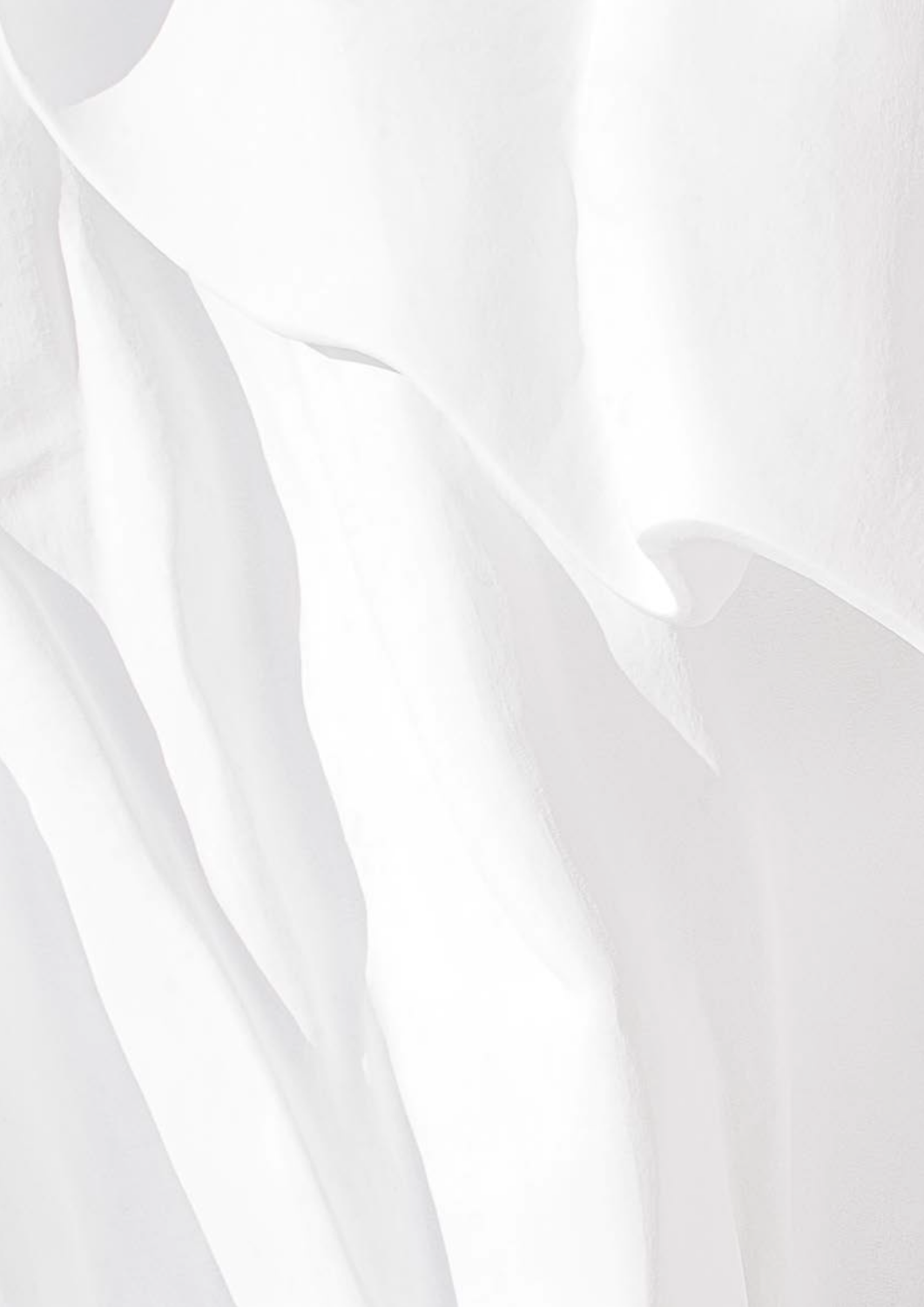# ANNA CHROMY MY LIFE STORY

## **1 - BIRTH IN KRUMAU / CESKY KRUMLOV**

I should have never been born. War was raging already for several months when my mother discovered that the she was pregnant a fourth time.

With my father away, frequent bombing alarms and scarcity of food, my mother, although very catholic, decided that it was impossible to feed another mouth and so she decided to consult a doctor.

As luck would have it, the doctor was not at home and nobody could say when he would return. Back home my mother had a long discussion with her mother, and got the advice I will never forget "Fuer jedes Haeschen waechst ein Graeschen". (For each bunny there grows a weed). My mother heeded the advice and so she decided to forego a visit to the doctor.

# **2 - EVICTION AND FLIGHT TO AUSTRIA**

The war was over and we were fortunate, - our father came back, skinny and depressed, but without injuries. When he saw a fourth little girl at the table he almost collapsed. Couldn't it have been at least a boy he murmured. Only many years later, when he realized that I was the only one to have inherited his artistic talent did he accept not to have a male heir.

Anyway, the question of heritage for his brewery was resolved by the brutal events to come. A new regime had taken over the government which decided to expel the German speaking population. Despite the fact that my mother was a pure Czech from Prague, we had to flee under dramatic circumstances.

My mother, who was aware of my love for the beautiful statues on the bridge in my hometown Cesky Krumlov and the wall paintings in the large castle above our house, took me on a last stroll to say good-bye to all my friends.

The next day we paid a last visit to her hometown Prague. It was in deep winter and I asked my mother if the sculptures would not freeze without my occasional caresses.

Because of the circumstances of our escape, we were not able to take any belongings with us, and for me the worst, we had to leave my beloved grandmother behind. During all the years of my childhood in Krumlov she extended her protective Cloak over me. In her presence I felt secure, whatever happened. She was the one who had sensed my sensitivity first, although I was too young to transform it into art.

We did not have to flee far away, just to the other side of the Bohemian Woods in Austria. Here we learned what it meant to be a refugee. We spoke the same language, had the same religion and culture, and nevertheless we were not welcome. We had no money and no goods, just six hungry mouths to feed. However, luck had it that my father contacted a brewer he knew from the past who was looking for help to run his brewery. I started my new life as a little Austrian.

# **3 - ENCOUNTER AT LINZ, AUSTRIA**

A young man came into our home. My mother smiled at him and turned to me indicating that she thought, "This was him". I looked at him and shook my head in dissatisfaction. He seemed too different from my other friends. But, he handed me a book and left. My mother put her hands to her head and said "No flowers, no presents, a book, the first with a book Anna, somebody to watch". I looked at the volume and was puzzled; it was the "Myth of Sisyphus" by Albert Camus. My mother's premonition proved correct,- this young man was to spend his whole life by my side.

He had spent some time as a student in Paris and had caught the bug of French Civilization. Over time, he introduced me to the other existentialists, philosophers, the chansonniers like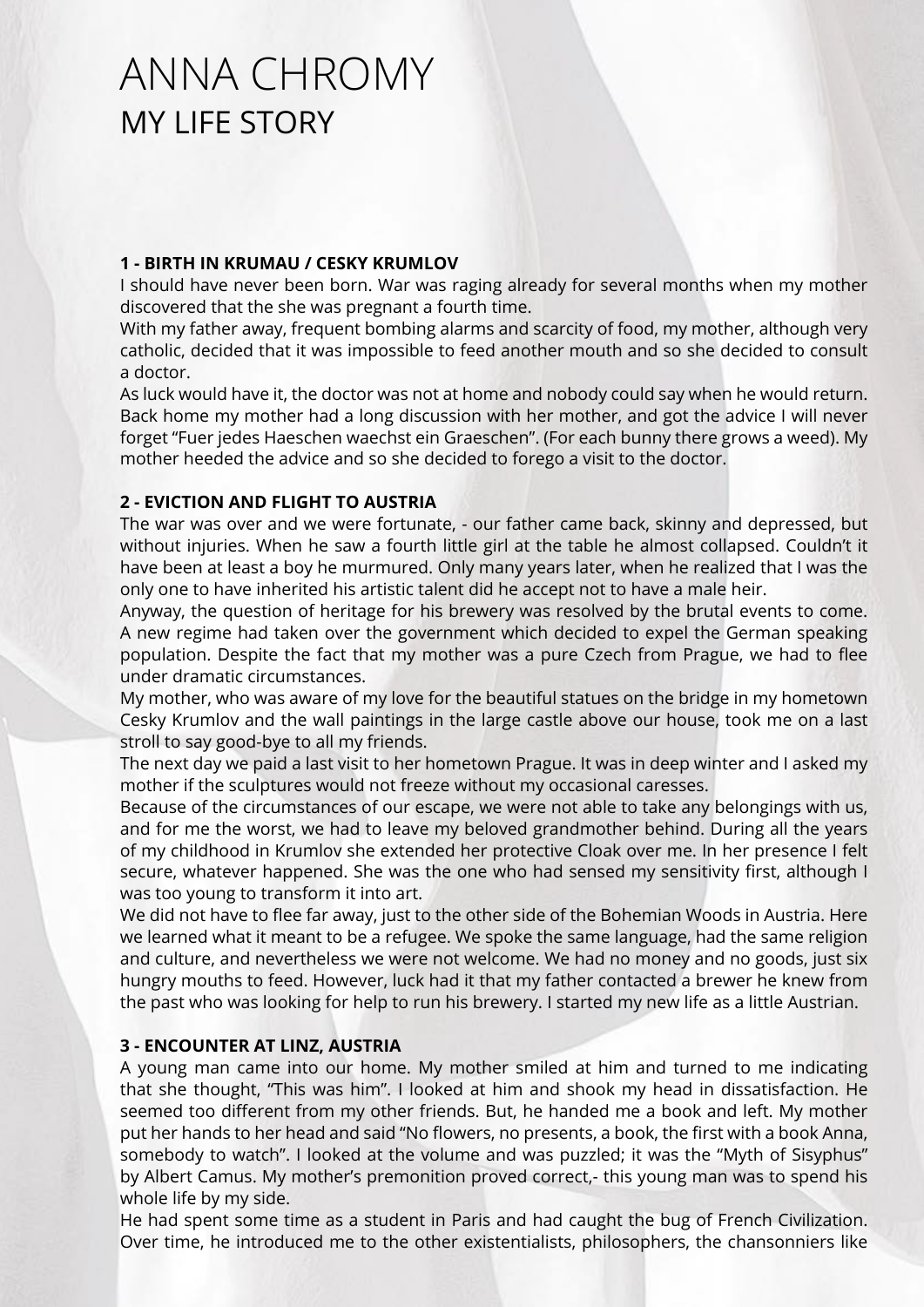George Brassens, Juliette Greco, Serge Reggiani and others. Little did I know at that time that one day I would be able to meet all these wonderful artists in their hangout at Saint Germain in Paris. More on this later.

# **4 - NEAR DEATH EXPERIENCE IN GERMANY**

There was a time when I became seriously ill. We were living at that time in Essen, Germany. I had married the young man in the meantime and he found a job in Germany. He had been offered before at age 26 the position as vice-director of a steel mill in Allahabad, India.

When we met the Indian director of the plant in my hometown Linz, he offered to calculate our horoscope to see if we would fit as partners. As Horoscopes are considered trivial and more as an entertainment in general within our western culture, we did not feel it was something to pay much attention to. However, a few days later the Indian Director requested another meeting to give us the results of his Horoscope search. He came with two large volumes and several sheets of calculations. For my husband everything was o.k., but not for me. He saw a major illness, which would impede me from going to India. Having the choice between leaving me back in Austria or quitting his job, my husband decided for the latter.

And just like that it happened. I had to go to hospital in a foreign environment with no friends or family to assist. The doctors proved as incompetent as many others I had to consult in my life. They found a pregnancy but no fetus. They accused me of having performed an abortion, which was absolutely not true. My pain increased from day to day and it became unbearable. My husband and I were desperate.

The pain had ceased. I was unconscious for an incalculable time. They had pushed me into the bathroom with a burning candle at my side. So was this death? I felt so peaceful, so calm. A beautiful light shone over me, I thought Angels came calling. I wanted to see this beauty with my own eyes and opened the lid slightly.

In this moment I was awakened by a terrible scream. The nurse had entered the room to take me to the mortuary and was astonished to find me alive still. Finally, the doctors got their wits together and found out that my ovary had exploded. My first son could not be saved. When it happened a second time the doctors were warned about my previous condition, and sadly the second son also passed away.

So we had to adjust to a life without children, a very sad perspective for a young couple who had bought their first furniture to accommodate at least three of them. This was the second major loss in my life after my grandmother. My partner decided that we would take this destiny jointly on us and start a new life. What does not destroy us makes us stronger was his motto.

# **5 - PARIS**

And, it did make us stronger. My husband with his love for everything French had managed to convince his company to send him to Paris. As he was working in the publishing business, we were received with open arms by the major publishers, like Gallimard, Hachette a. o. A whole new world overwhelmed my senses,- the writers and existentialist philosophers, like Albert Camus, to whom my husband had introduced me to at our first encounter, the treasures of the Louvre, the largest museum in the world, and many others.

In France I found a culture, la "Civilisation Francaises", which fascinated me to a point that I decided to settle here for good.

In Paris, I had finally found a doctor able to recognize my illness and to heal it for good. However, for kids it was too late. We had at the time our first house in the village of Barbizon, at the fringe of the Forest of Fontainbleau. Barbizon had become famous through its School of Painting with the predecessors of the Impressionists. This environment strengthened my decision, I wanted to become a painter!

An artist friend recommended trying the Academie de la Grande Chaumière in Paris to start a professional career. At the first lesson, I realized that I was the eldest in the class. So, I had to work harder than the others and learn faster.

My professor admired my ardent dedication and soon enough the first results evolved. I was chosen as the only member of our class to attend a group lesson with Salvador Dali in his Paris home in Hotel Meurice.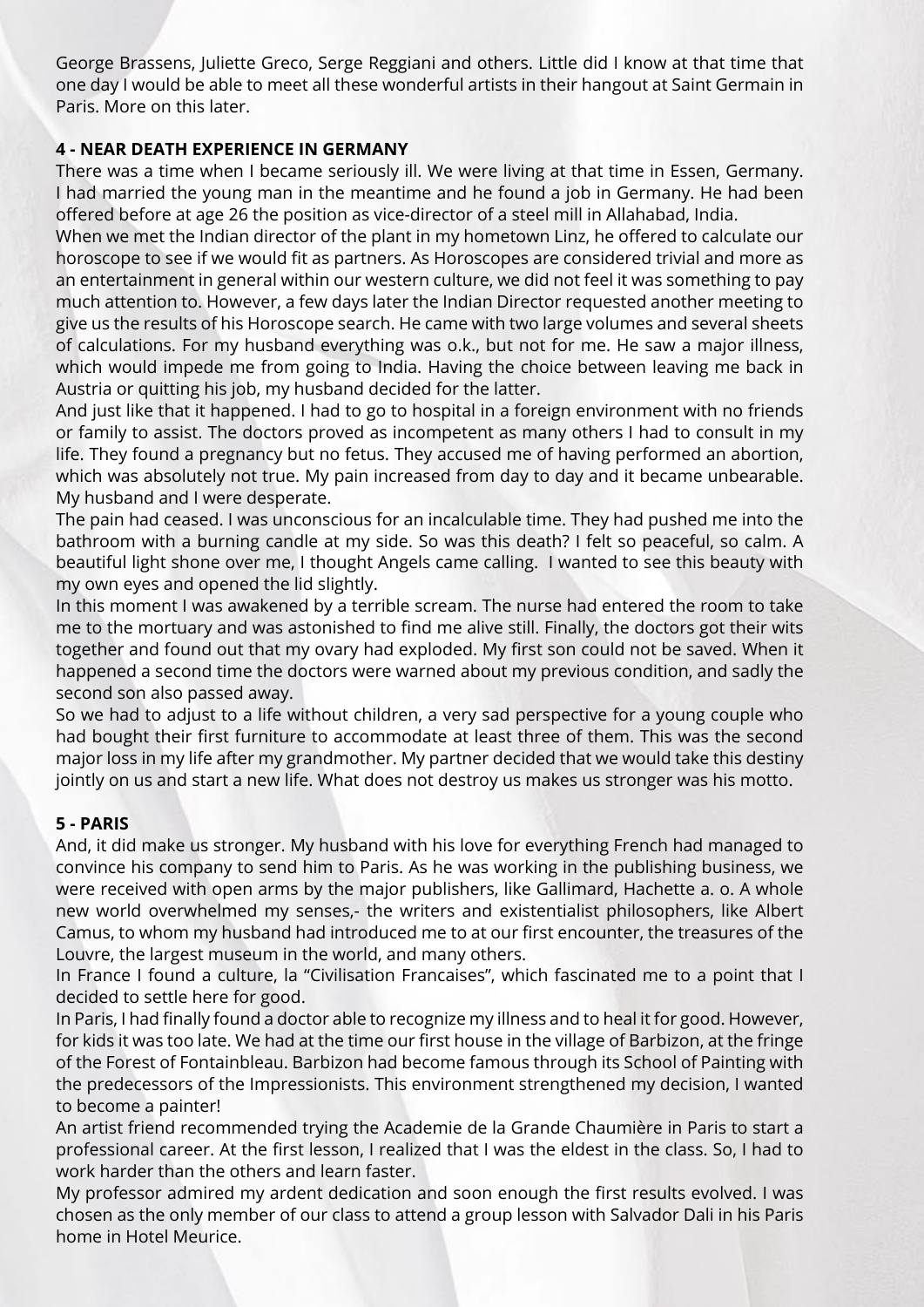Each of us had to show a picture to the Master to get his opinion and advice.

When it was my turn Dali stood up from his seat and took my work to another room. A short time after he returned with the words "Anna you are not a woman. You have to much creativity for a woman". I felt as if I had been born for a second time, this time as artist. My path was traced. I had realized that with a strong, targeted will, we can spur our creativity to reach almost any goal.

I really liked to draw and sketch. It was the best way to let my overbearing imagination flow. Because of my three-dimensional way to sketch, my professor continued to push me towards sculpture, but my love was painting, full stop. I was as happy as never before.

#### **6 - MOURNING**

However, life is unpredictable. Within minutes, you can go from heaven to hell. I lost two of my dearest persons in life within a short time. First my beloved mother who had always helped and guided me; and then my sister. We were like twins, despite a difference in age. I fondly remember that when she started school I insisted to attend class with her, although I was too young. We had done everything together during our entire life; we chose our partners together, we worked together and we had fun together.

Then we got married and all of sudden we had to live separate lives. I was living far away from Austria, in Paris, and when my mother passed away, she felt so lonesome that she decided to go as well. Even as there was not much I could have done to prevent this, her death burdens my conscience to this day. We are like trees: some bend in the storm, only to stand up again while others break away.

The grief inspired me to create one of my most important painting, "To be or not to be". In the mysterious setting of the city of Venice a beautiful naked woman symbolizes life. A shrouded, empty Cloak sitting behind her is the symbol of mourning and death. A Cloak, which should also become my symbol of resurrection following another tragedy. More on this later.

#### **7 - THE MEDITERRANEAN SEA**

In every artist, life and work are intensely intertwined. C.D Friedrich's fate-laden atmosphere of nature in his paintings could not be explained without the tragic death of his brother who had saved his life. In Franz Kafka's work, his progressing illness darkens increasingly the atmosphere. And, just to give another example, the depth of Mozart's music can be understood only in terms of his genius, which made him a total outsider in his day and age.

In the same way I have been strongly marked by my youth in Central Europe with its convoluted history and a change of borders like in no other region; the mysterious literature of Franz Kafka and his colleagues; but also by its splendid baroque buildings and the concentration of classic music in the triangle formed by the cities of Prague, Vienna and Salzburg, with W.A. Mozart as the focal point.

This was true for the first 40 years of my life, but now a very different environment and lifestyle was going to mark the next half of my life. We had decided to move to the South of France, on the shores of the Mediterranean Sea.

As the size and number of my paintings were increasing, we had decided to buy a villa capable of housing my works and allowing me an atelier in a new dimension. My husband's company had been growing at the same pace compelling him to travel constantly around the world. I was able to paint in total tranquility with my two four-legged companions, Tasso and Puma. My works mirrored the new atmosphere; they became brighter and more optimistic. However, destiny struck again, putting for a long time an end to my life as painter.

#### **8 - CAP MARTIN**

I had just finished the preliminary sketches for a prestigious commission of four Peace paintings at the United Nations in New York, when my husband arrived from one of his business trips. I showed him the beauty of our garden while I was watering the plants under the terrace. Full of joy our dogs were jumping at him pushing and shoving, - and I lost my equilibrium and vanished. When I woke up I was surrounded by paramedics. Don't move they said, but this was unnecessary, my leg did not follow any command.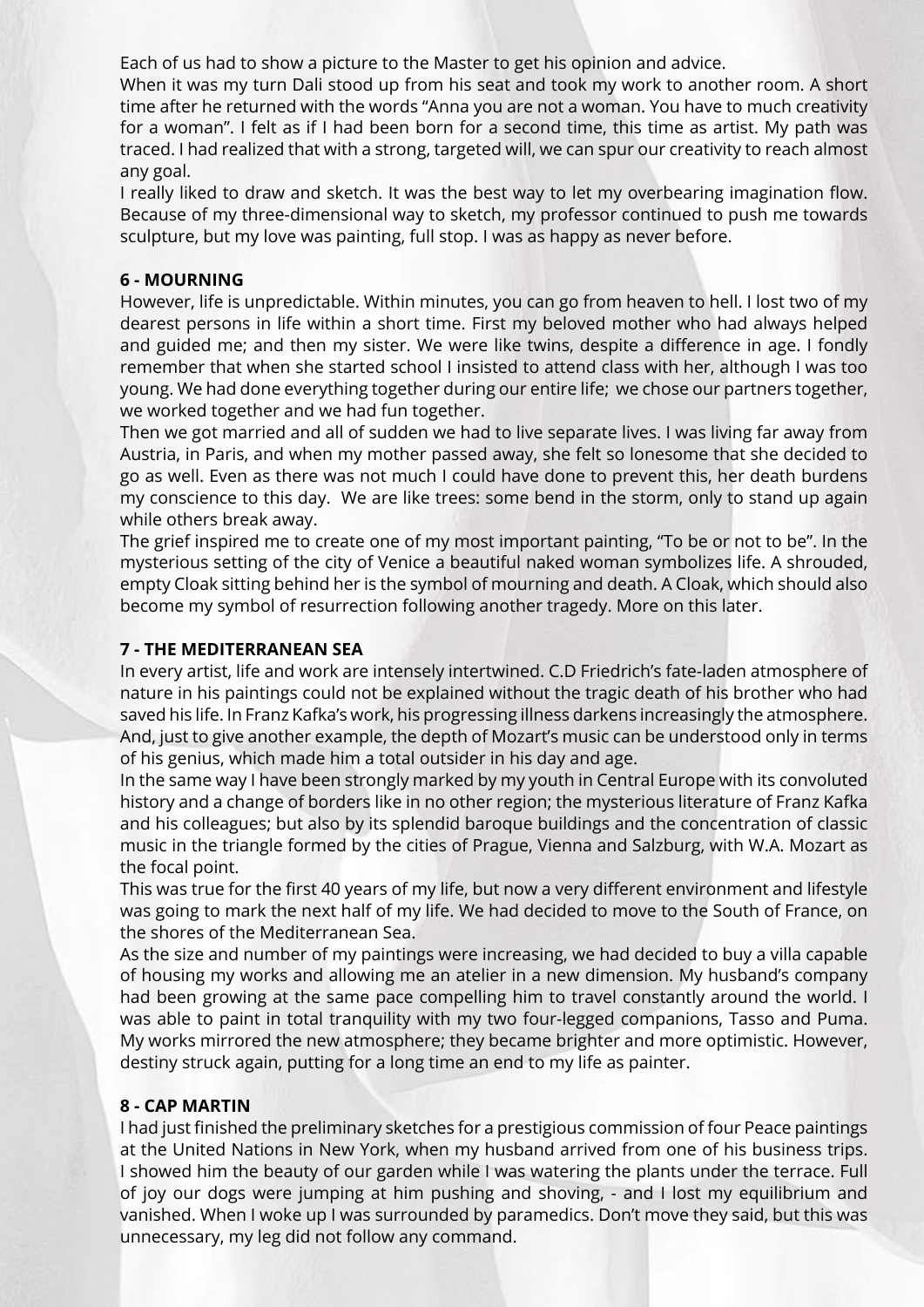A surgeon in the hospital of Monaco miraculously managed to save my leg.

In eight hours, he had put together 27 pieces of my femur like a giant puzzle.

To his consolation, the doctor introduced however a terrible judgement: you will need crutches for a long time and you might never be able to walk again normally and work as an artist.

I could tell, he had never had an artist as a patient. To renounce artistic creation was no liveable option for me. I decided to take destiny into my own hands. I decided to fight. Six years of painful re-education, where I chose Champagne as a painkiller rather than opium, journeys with my husband to different specialists and hospitals throughout Europe to get advice.

During this time, the bond with my husband grew ever stronger despite his many travels. His compassion, love and admiration forced my conscience; I had to find a way to continue to express my creativity. Young couples strengthen their bond through the upbringing of their children. But when they leave the house it creates a dangerous void in their relationship. We had only my art, but this art had absolutely to go on! I decided to fight. My dream of the ballet, Nureyev and Baryshnikov, who inspired me for many of my paintings vanished, and I needed something else to replace it

To occupy me during these years of convalescence a friend had suggested to try sculpture. She brought me one day a block of clay and an old, yellow photo of Oscar Wilde. She had to go soon to London for the presentation of a new book on the author and wanted to bring a bust of him as gift to her friend. The result of my work was so convincing that it ended up in a major museum.

I had been successful to convert my facility to sketch the traits of a face, noticed already by my professor in the academy, into the three dimensions of a sculpture. My future was clear: I had to become a sculptor.

# **9 - REVOLUTION IN EASTERN EUROPE**

As soon as I was able to walk again my husband organized a string of exhibitions for my paintings in different parts of Europe, from Madrid and Barcelona to Prague and Kiev. It was the time when the Iron Curtain came crushing down. From Vienna to Bratislava in Slovakia it's only a one hour drive, but the contrast could not have been starker. Vienna a freewheeling western metropolis, Bratislava still a gray communist holdout. When we continued to the next venue in Prague we felt a sudden wind of freedom. We could not understand why hundreds of students crowded into the gallery, but to our surprise, it became clear in the next morning news: they had been preparing for the "Silk Revolution", apparently considering our gallery as a neutral territory. It turned out to be the softest and unbloodied revolution ever. When the Czechs decided to separate from the Slovaks several years later they did it in the same peaceful way. I became very proud of my country of birth.

In Kiew, we returned to the old habits of soviet times, with the exhibition reserved for the nomenclature and the others shut out. The nuclear power plant in close by Chernobyl had just gone up in fumes. The radiation was invading Kiev and far beyond, hospitals were bonded, pregnant women tried to abort to avoid miscarriages, no birds were singing anymore in the streets.

It was impossible to celebrate in such an atmosphere. These series of exhibitions were an exhausting roller coaster for my conscience.

# **10 - BIRTH OF THE CLOAK**

A few years before my terrible accident I had created the painting "To be, or not to be", paraphrasing life and death, with the body of a beautiful naked woman stretched out before a mysterious venetian setting, and an empty Cloak in a sitting position, bent forward in mourning. During my immobilization, I had ample time to study every detail of this premonitory work. I felt then that it should become the symbol of my life.

It was only natural that I would try to create the Cloak as my first life-size sculpture. After my renewed close encounter with death I have understood what is really important in our life, what will survive our disappearance: it is our soul, our conscience, our creative energy, our empathy and love, all the things we cannot see or touch. They are contained in the empty shell we will be leaving behind.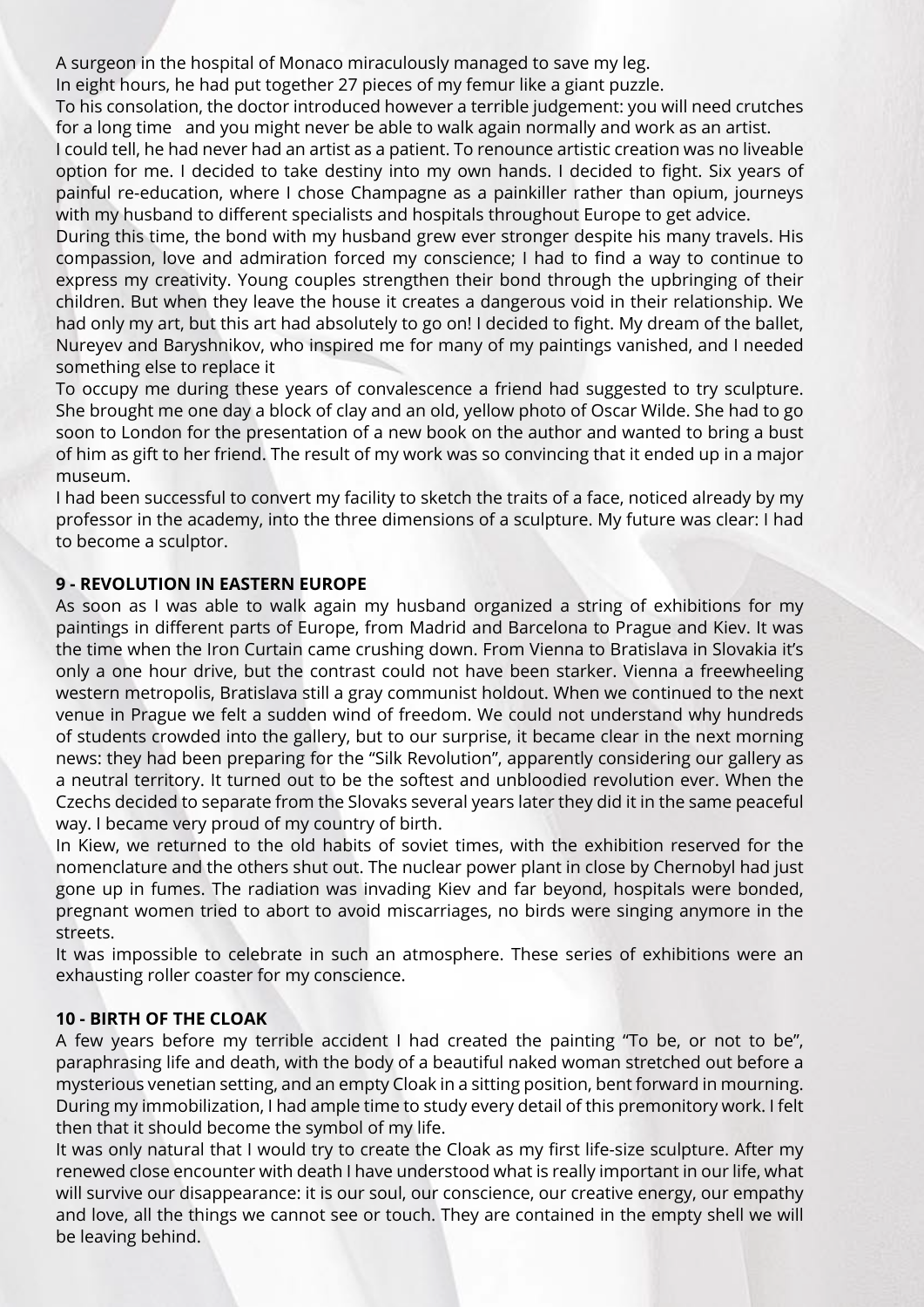During our life, the Cloak gives us hope. We can always choose between different options based on our conscience. Like Don Giovanni in Mozart's opera: Invited to his last dinner by the Commander to clear his conscience he decided not to repent his misdeeds and went to hell. On the contrary, in Hugo von Hofmannsthal's "Everyman", another play that had marked my youth in Salzburg, Jedermann chooses to be accompanied on his last hour by his faith and his good deeds.

In honor of Mozart, whose music is a constant company and inspiration for my work, I created as first group the characters of the opera Don Giovanni and integrated the Cloak into it as Commendatore, the symbol of our conscience.

### **11 - THE HEART OF THE WORLD**

One day the Archbishop of Salzburg, who had become a friend since the installation of a Cloak in front of his Cathedral, called me to ask if I could imagine a gift for the 82nd anniversary of Pope John Paul II. I accepted the challenge enthusiastically because of my admiration for the Holy Father.

I started with a photo from a Polish magazine with The Pope holding a child protectively in his arm and created a heart in bronze with this image. I called it the "Heart of the World" because of the unlimited love of the Holy Father for the children of the world. In the base of the sculpture, I inserted the image of the Cloak and a pile of stones symbolizing a phrase of Ezekiel "I will remove the heart of stone from your body and give you a heart of flesh".

On 18 May 2002, we were invited to the Papal Audience on Saint Peters Square in Rome to present his gift to the Holy Father. During the long hours, until it became our turn to receive the Papal blessing, I had ample time to study the frail silhouette of the Pope in his white garment bent over his cross. He appeared to me like the living image of my Cloak. When it was my turn to kneel in front of him, I could no longer restrain my tears. I felt like enveloped in his immense aura and I understood in this moment that I had encountered the Conscience of our World.

My decision was taken. I had to create the Cloak in white marble in addition to my existing Cloaks in bronze. But how?

The answer came a few years later when we had a meeting with the Abbott of the Holy Basilica and Monastery of Saint Francis in Assisi where the Saint has found his last resting place. My husband had since his youth in a Franciscan seminary kept the relationship with the order. The Abbott was therefore aware of my Cloak.

He invited us for dinner with the brothers in the huge refectory of the convent, and took us afterwards on a private tour through the illuminated Basilica and Monastery, a one in a lifetime experience. On our way, the Abbott indicated several places where he intended to install some of my sculptures. When we sat down at the end, he asked me if I could imagine my Cloak like a little space of meditation following the words of Saint Francis "that in the absence of a consecrated place to pray we shall use our own body as a cloak for our prayers".

Saint Francis is for me the ultimate example of conscience, with his renouncement of possessions, his unlimited love of nature, and his burning desire for peace.

I therefore gladly accepted the challenge, but the realization needed a few more years.

#### **12 - DON GIOVANNI IN PRAGUE**

In the year 2000 Prague was the Cultural Capital of Europe. As part of it, they planned a sculpture exhibition, but it had to fit with the local environment of the Nostiz Theatre or Stavovsky divadlò, the opera house where Mozart presented in 1787 for the first time his Don Giovanni. My Don Giovanni Group and my Musicians or Music of the Rivers, fit the bill to perfection. Apart from the Cloak, they all were in movement as petrified in a dance.

The exhibition was such a success that the Municipality of the Old Town decided to install the Cloak permanently in front of the Theatre, to remember the Commendatore, the symbol of conscience.

From there on Prague, the hometown of my mother, has become a center of my art. Over the years, other installations followed, such as the Fountain of Czech Musicians and Franz Schubert. I was honored with important prizes, such as the Masaryk Prize for European reconciliation, the Kafka Literary Medal, the Salvador Dali Prize for painting, and ultimately the Golden Medal of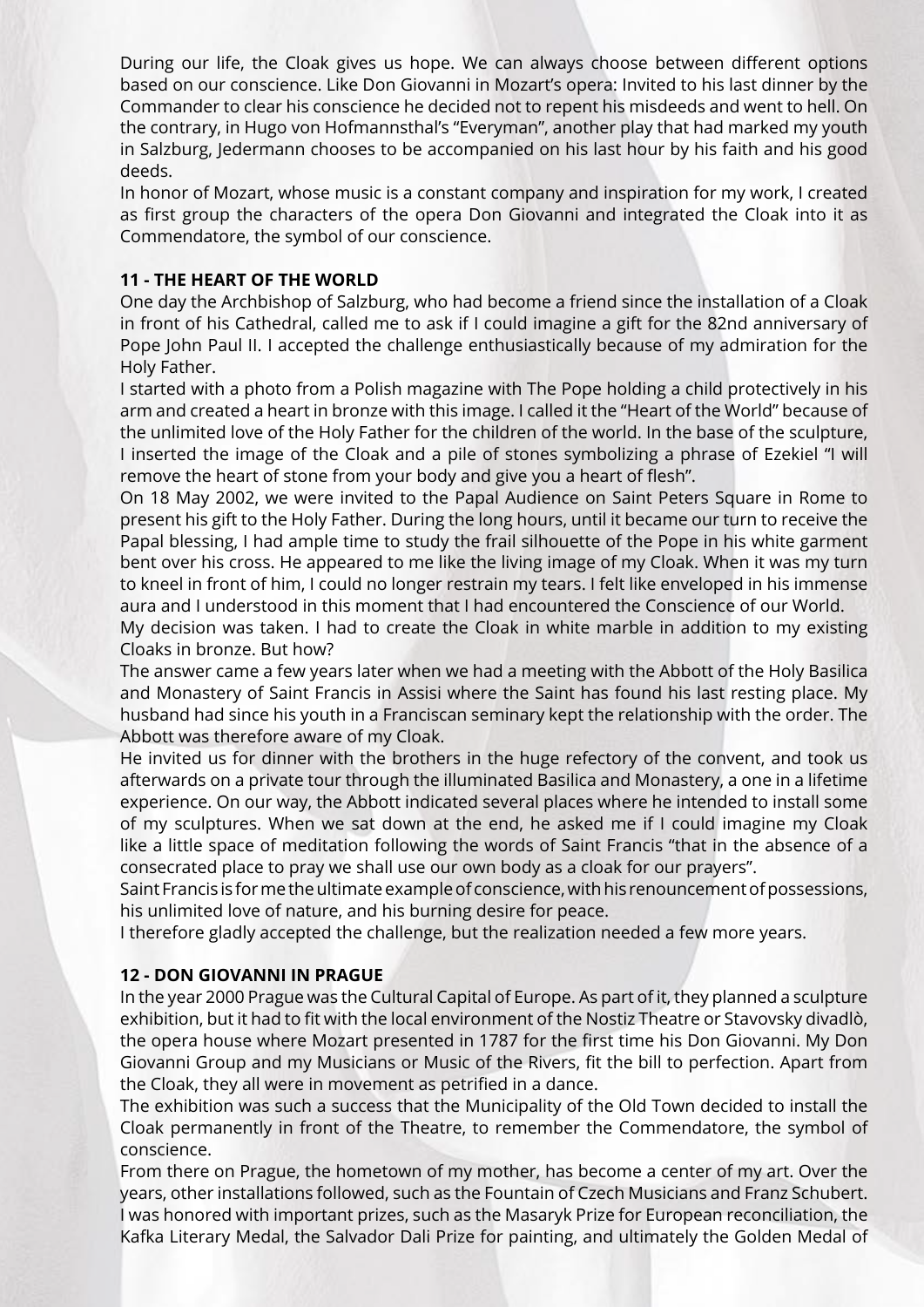Prague I for my artistic contribution to the Old Town of Prague, the very center of this beautiful city.

# **13 - EXHIBITION IN PARIS**

In the year 2005, I had the honor to exhibit twenty of my monumental sculptures on Place Vendome in Paris, the icon of a luxury surrounding.

I presented there for the first time my sculpture group "Myths of the Mediterranean", which was later shown again at the Port of Saint Tropez.

Myths were the first creation of the human mind, and they were formed out of a profound need to provide an allegorical explanation for the phenomena of life. They incorporated the quest for the sense of our life, questions taken up thousands of years later by psychoanalysis.

Today, three thousand years later, despite the phenomenal advances of science, we might need again some super heroes like in the ancient myths to get us out of our current deadlock. The unstoppable increase in global temperatures, the "Doomsday Clock" for nuclear threats at two minutes before midnight, are proof that moral and ethical development has not kept pace with science.

I have therefore felt that the necessity to show that love, that honesty, and a clear conscience, can help find solutions to our contemporary problems; the same way as they did in the past. I decided to add written explanations to each sculpture in order to outline their relevance for our contemporary life.

In some of the sculptures, like the sea gull in Alcyon, my love for animals is clear. I know instinctively what they think, and it seems that they feel the same. They are so pure. Having no consciousness they have no conscience as well, but they they are not in need of it. They kill only what they need in order to survive, not like us two-legged animals who have invented mass destruction of life on earth.

Since their creation, many of those "mystical" sculptures have found a permanent home, like Sisyphus at the University of Pisa, and Ulysses at Forte dei Marmi in Tuscany, Menton on the French Riviera, and the famous Yacht Club of Monaco.

#### **14 - CHINA**

The exhibition on Place Vendome was seen by three million people in two months, but its most important result was that it became the springboard for my career in China. CCTV and Phoenix Satellite TV, the two national Chinese networks, were both filming extensively the exhibition and as a result, I was invited as the Guest of Honor to the Guangzhou Art Fair 2005.

I had never been in China before and did not know what to expect. When we arrived at their new airport, we were greeted by immense banners announcing the Fair featuring my Violin Player. When we got to the city it was the same at the bus and metro stations. I learned my first Chinese lesson: whatever they do, they do it in style and to perfection. An experience, which has confirmed itself over the years and many exhibitions to come.

Sales started to take off and my first monumental sculptures in China found a home in the Museum of Modern Art.

Since this head start the development of my art in China never stopped. I was invited as Honorary Professor into the National Sculpture Association and as Judge to the CCTV National Sculpture Competition together with five Chinese Grandmasters. Then the National Museum of China in Beijing, the museum with the highest attendance in the world, invited me as the first foreign artist for an individual exhibition of my works. It turned out to become a huge success and triggered the sale of eight of my monumental sculptures, among them one ten meters high, to a large Chinese insurance company.

Over all the years in China, I had asked myself what the special attraction of my works could be for these wonderful people. I was not part of the so-called "Contemporary Art Market", with ready-mades, installations and performances, produced in great numbers to make a fortune fast. I have chosen a more difficult path, where I work with my own hands on every creation in order to express the visible of the invisible, and to allow the mysterious to be transformed into image. For me art has an ethic, a spirituality. With my art, I want to induce beauty into the hearts of the observer and tell him a story.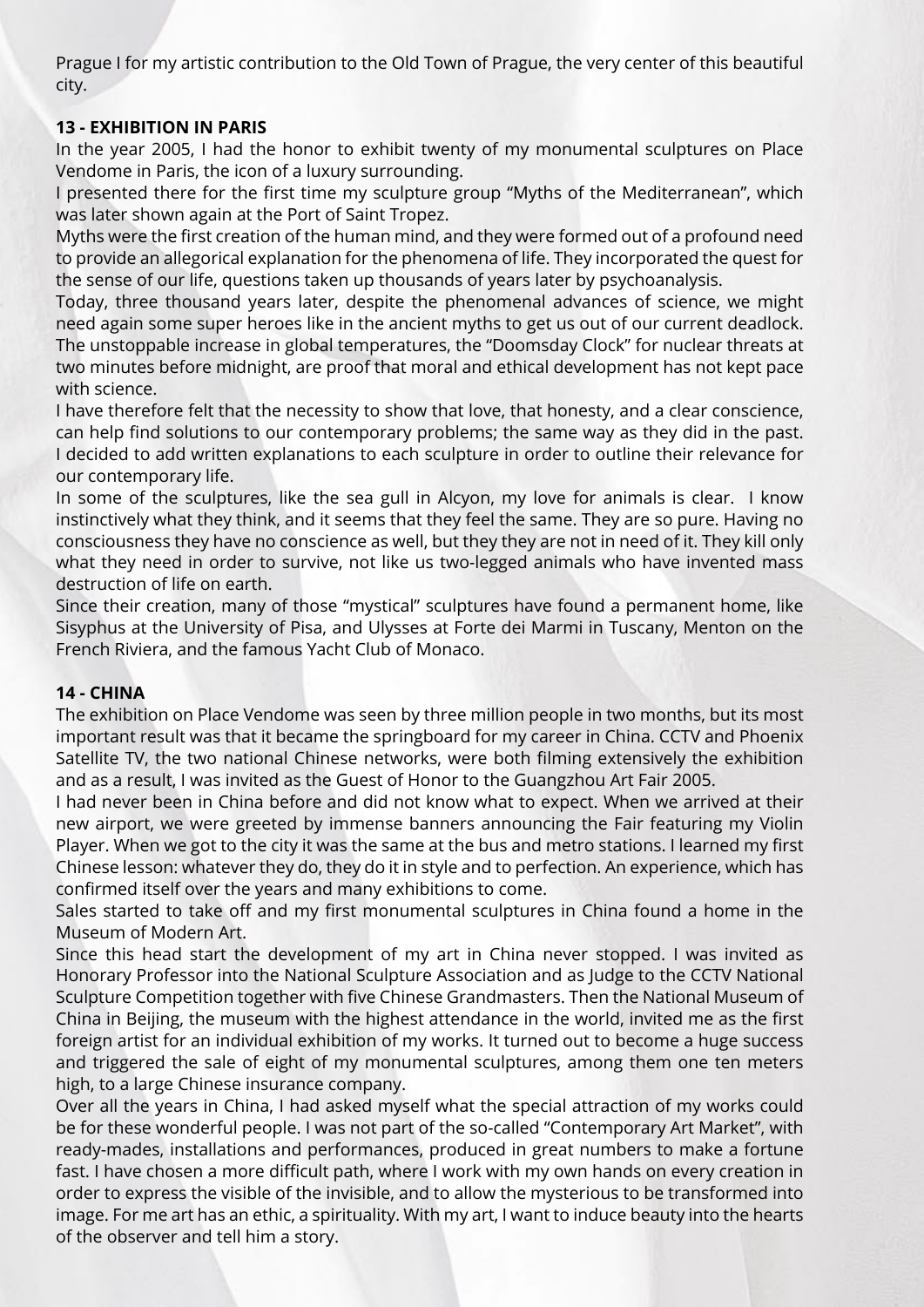### **15 - BEIJING / NATIONAL MUSEUM OF CHINA**

The exhibition in the National Museum finally gave me the answer to my question. The show was organized by Wu Weishan, a famous Chinese sculptor, Director of the National Art Museum of China, Director of the City Sculpture Committee and many others. He had engaged as Curator of the exhibition Wang Chunchen, the Head Curator of the China Central Academy of Fine Arts, who together with some colleagues made a thorough analysis of the attractiveness of my works for the Chinese public and authorities.

Chinese culture is 6000 years old; they have an innate sense for beauty, and they are eager to learn and to grow.

I quote some passages from the foreword to the catalogue by Wang Chunchen to answer the question above: "With the deconstruction of the relationship between form and object in contemporary art, the fact that we abandon narration, we fall into a void, we promote a flat world and we forget the pursuit of a meaning for us as human beings. ...Chromy's realism represents a meaning of enlightenment for today's sculpture in China... Her new interpretations of classic European sculpture is a long-term historic responsibility which should be followed by our young sculpture generation... Chromy's message for us is that, instead of abandoning the classics, as is the logic of modernism and contemporary art, we shall go back to our roots and rebuild Chinese culture and civilization".

Because of the success of my exhibition, the National Museum offered me the opportunity to install one of my sculptures permanently in the great Entrance Hall. They chose my most popular work, the sculpture, which has become my trademark, a Cloak of Conscience in shining gold color.

#### **16 - MICHELANGELO QUARRY AND STUDIO**

In order to make the Cloak unique it had to be made from the highest quality of white Carrara marble, from the mountains where Michelangelo, Bernini and others searched their block 500 years ago. After the proposals of different quarries to create the "Archi-Sculpture" using seven to nine blocks, I met Franco Barattini, the owner of the famous "Cave Michelangelo". He is a Master unlike any other at feeling, sourcing and finding the most iconic blocks of Marble. He suggested to use one single block, if he ever could find it.

Sure enough, a year later the block of 250 tons was there and the adventure was on its way. It was the first time since Michelangelo that a block had to be roughed high up in the mountains, before it was brought down to the studio in the valley one year later.

During all the years while I was working the same marble as the genius, surrounded by his David and other masterworks, I felt increasingly close to the master. Like him, I always ask questions about the nature of the human soul, I try to explore similar perennial issues about the mysteries of human existence.

With Michelangelo's inspiration, I learned the long lost art how to create marble folds that seem made of fabric, an art that won me as first woman the coveted "Premio Michelangelo". It was extremely difficult to find assistants for this work, because the art of creating this kind of folds has been lost a long time ago.

The Cloak is the largest sculpture ever sculpted into a single block and the first to be carved also in its interior. Although it has not yet reached its final destination, it has already attracted enormous interest. It has appeared in several telecast in Europe and China, it has been written up in several books.

One of them is the "Literature of Pity" by the acclaimed Professor David Punter of the University of Bristol in the UK. In his book, he compares the representations of "Pietà" by Michelangelo, Van Gogh and other artists and concludes that my Cloak can be considered THE contemporary interpretation of pity. He considers that the paradox that pity, the emotion, is usually dependent on the expression of the face is in my Cloak solved by the specific droop of the empty body.

The Cloak of Conscience is the centerpiece of my legacy, because our conscience makes us see the beauty in life and feel the mysterious. The Cloak is only empty in appearance; because it is filled with all the intangible values, which we can neither see nor touch, such as Love and Compassion, the central elements of Conscience. This might be the reason why Albert Camus, the philosopher of the absurd, considers "conscience even more important than pure survival".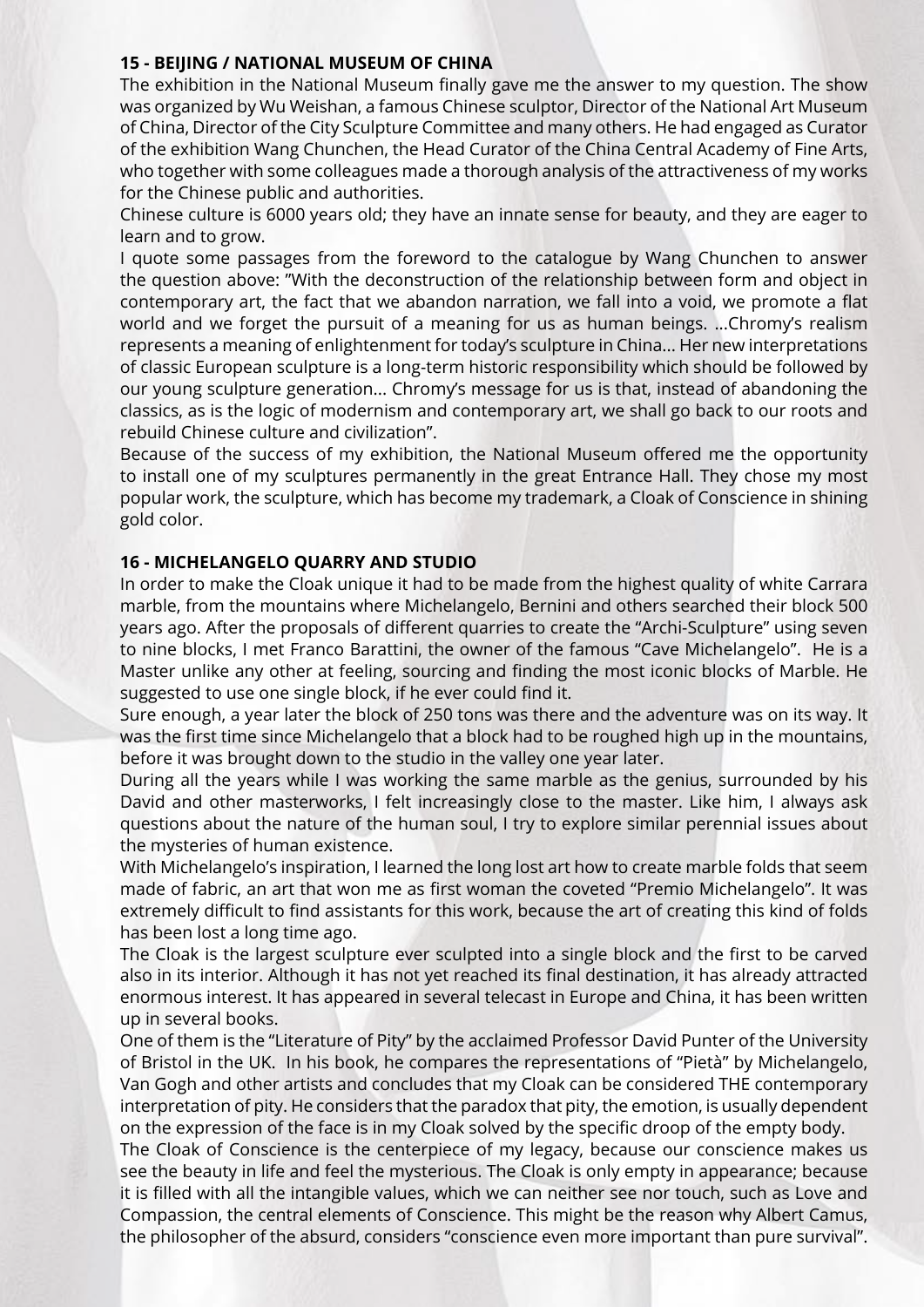# **17 - THE DEAL**

Four years of hard work on the Cloak with temperatures up to +40 in summer and – 20 in Winter, had taken the last energy out of me. I needed a rest. The doctor in Princess Grace Hospital in Monaco ordered thorough analyzes in order to find the reasons. When we went to see him for the results (my husband always accompanied me to my medical visits) he had no good news. My blood was full of heavy metals. I had the "painters curse" as it was called in old times,

created by the poison of the oil colors and paint mediums like terebenthine, and maybe other poisons as well.

I must admit that I never take any precautions while working. I'm very physical, that's why I love to sculpt the marble and the clay for my sculptures. I also have to feel the oil colors and the canvas. I was never able to work with gloves or a mask against the fumes.

The doctor continued: "If you do not take drastic measures, I give you eight to ten months to live". We were destroyed. It seemed as if the block of the Cloak had hit our head. But not for long. My husband put his arms around me, saying "Anna I never will let you go. We have mastered our common destiny so many times. It is not now that we will give up".

I pleaded to my Lord: "Please let me see the installation of my monumental Cloak before I have to go. It's my favorite child and I want to see it growing up".

"St. Peter you have to wait".

#### **18 - ST. PETER IN SALZBURG**

I have a special relationship with the City of Salzburg, and it has a lot to do with her most famous son, Wolfgang Amadeus Mozart. It was his "Don Giovanni" which inspired me for the Cloak, and when I work, it is mostly with the heavenly melodies of this genius. It seemed therefore only logical that the first Cloak in bronze would be installed in front of the Salzburg Cathedral.

When the Archbishop of the City asked me what he could do to thank me I said spontaneously "a Tomb in St. Peters", well knowing that this was nearly impossible.

St. Peters is a small cemetery in the center of town, a historical monument from the Renaissance, where burials have ceased a long time ago.

But, luck had it that a short time after an old tomb became available and my wish took shape. The Archbishop took my hand and led me into the catacombs of the fourths century right behind the cemetery in order to choose a beautiful wrought iron cross from Mozart's time.

We had it restored, with our names and birth dates engraved. There it stands now, a short distance from the tomb of Nannerl, Mozart's beloved sister, and close to the baroque St. Peters Basilica. I will be able to hear Mozart's Requiem, "the Music of all Music", when the time comes.

### **19 - JERUSALEM**

There is only one God. We are all children of the same Father. We have to advance all together hand in hand. My conviction is that this message can be most effectively spread from the Holy City of the three monotheistic religions: Jerusalem. I was dreaming of a Cloak in this holy city.

The occasion presented itself when H.B Fuad Twal, the Latin Patriarch of Jerusalem, invited us as his personal guests to attend the Easter Ceremonies.

He put us up with the Franciscans, the "Guardians of the Orient", as they are called since the time when Saint Francis went to see the Sultan in order to teach peace and tolerance among religions.

To pray Holy Thursday night in the Garden of Gethsemane on the Mount of Olives, to celebrate on Good Friday the Passion of Christ on Calvary in the Basilica of the Holy Sepulchre, to follow the Franciscan Fathers's Procession in the Way of the Cross at the Via Dolorosa, gives one the emotions of a lifetime and it tears at the soul as it appeals to one's conscience.

Another moving experience of this kind was the visit to the Kotel or Wailing Wall at the foot of Temple Mount.

But where to find a place for the Cloak in this city riddled by conscience?

Luck had it that we were introduced by friends from Paris to the President of Hadassah Medical Center at Ein Kerem.

For over a century, Hadassah has extended its hands to all, regardless of race, religion, or gender. Hadassah has always embodied the concept that Medicine serves as a bridge to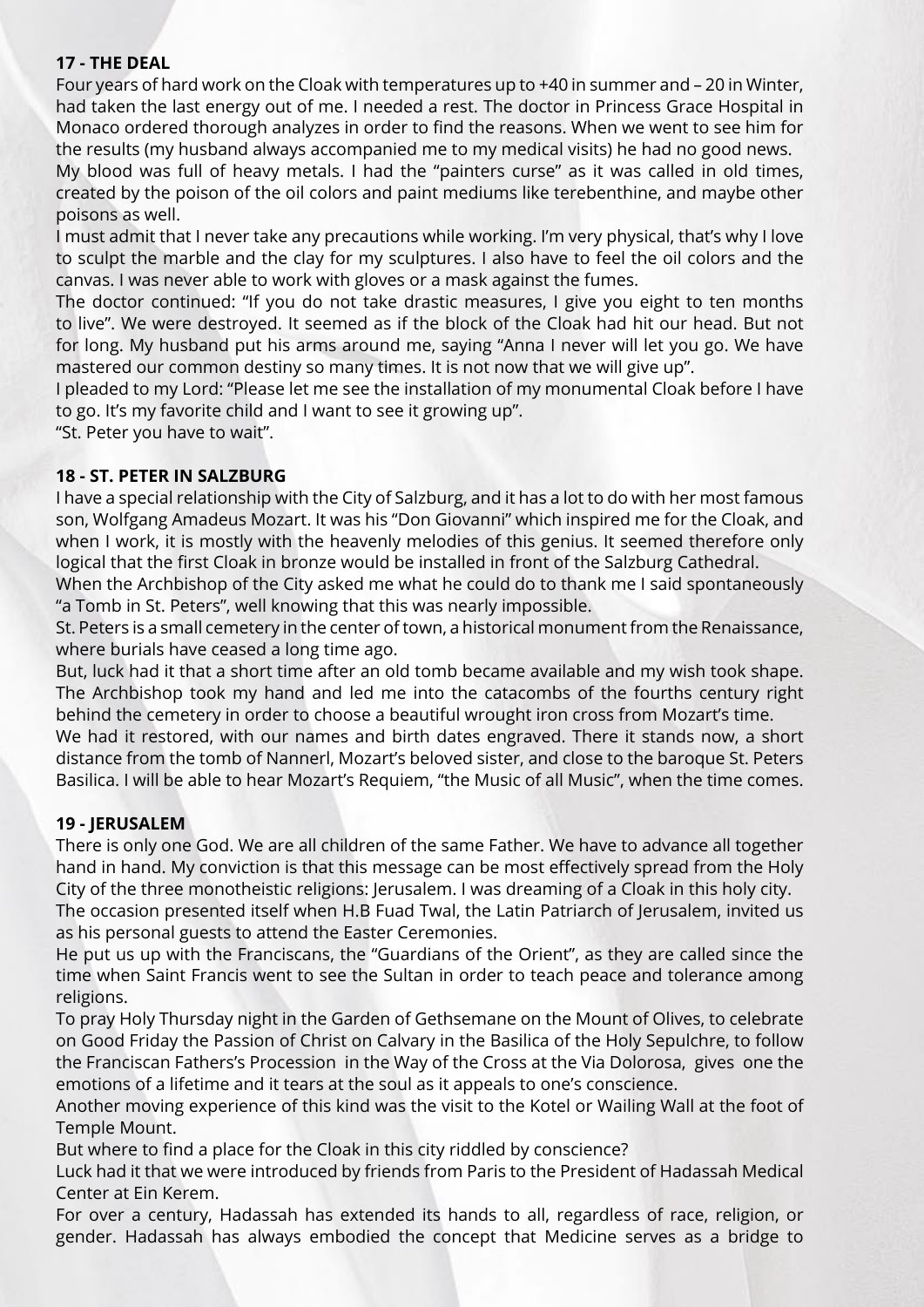Tolerance and Peace. It is therefore an ideal place to establish a Cloak of Conscience. To give even more weight to the concept Hadassah has organized concurrently with the inauguration a seminar "Wrestling With My Conscience – My Hardest Medical Dilemma".

I feel confident that from this place in Jerusalem the Cloak will radiate his message of compassion and peace to the world. In addition, the Cloak will become a fundamental element in the physical and psychological healing process of the patients in the hospital, a place where human beings are in a state of distress. Beauty and Love are essential to help the healing.